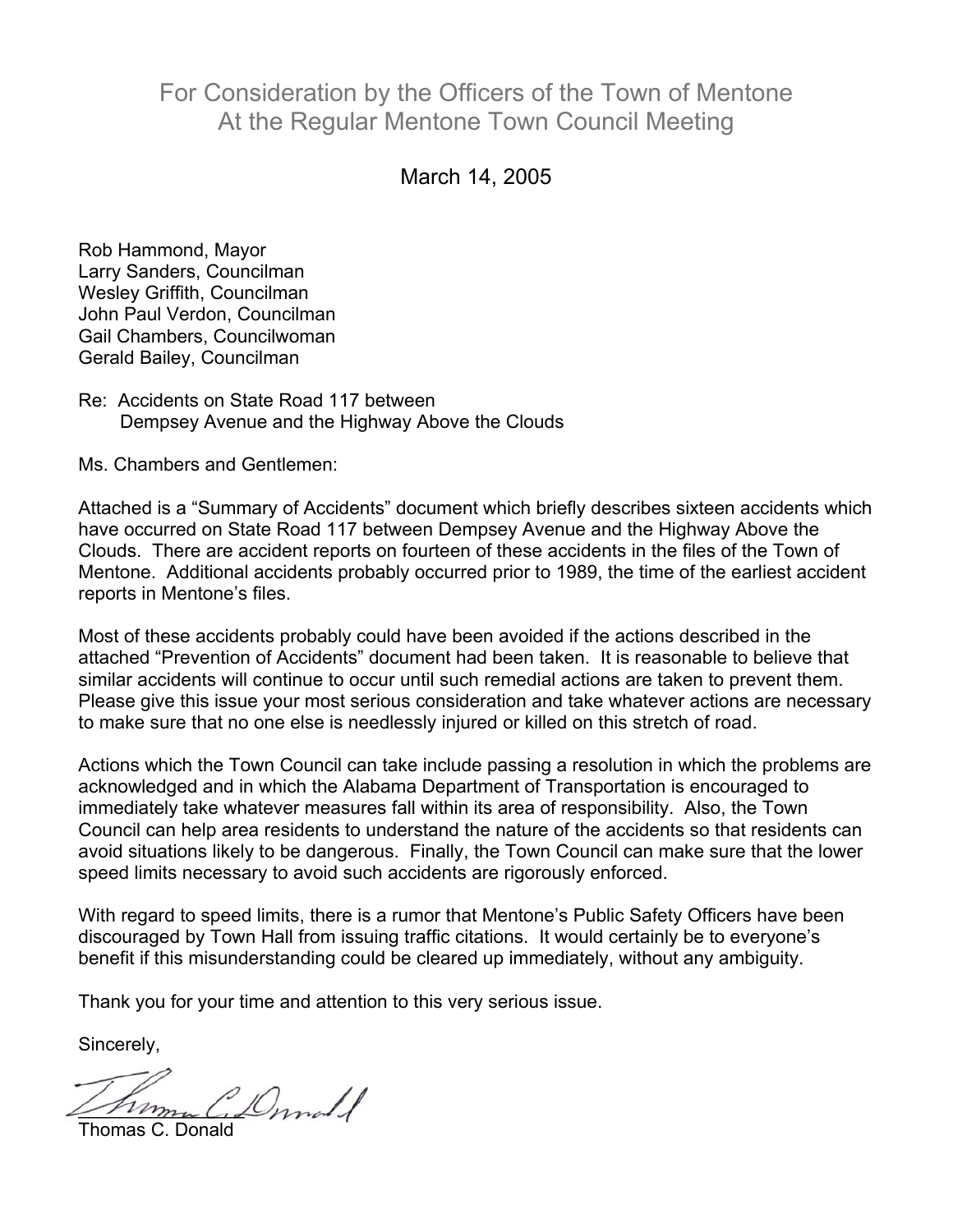# **Summary of Accidents**

**28Oct2004** ─ Battles (tractor/trailer), Young (car), Campbell (pickup), Huff (tractor/trailer) ─ Huff rounded the blind curve going too fast and side-swiped Battles, Young and Campbell who were crossing the bridge. Campbell was injured. All vehicles were badly damaged.

**03Jun2004** ─ Millican (truck with wide trailer), McDonald (pickup) ─ McDonald rounded the blind curve as Millican exited the bridge. There was not enough room between the guard rails for Millican's 13-foot-wide load and McDonald. McDonald was injured and his vehicle was badly damaged.

**14Dec2003** ─ Little (car), Diaz (car) ─ Little was stopped behind another car at the southeast end of the bridge waiting for a tractor/trailer to exit the bridge. Diaz rounded the blind curve and crashed into the rear end of Little.

**16Jan2003** ─ Fisher (car), Kilgore (car) ─ Kilgore lost control of his car as he rounded the blind curve and crashed head-on into Fisher as Fisher exited the bridge. Both vehicles were badly damaged.

**14Jul2002** ─ Carter (pickup), Unknown (truck) ─ Carter rounded the blind curve and was side-swiped by a garbage truck exiting the bridge.

**25Apr2002** ─ Lawson (pickup), Ballenger (pickup) ─ Lawson was stopped at the southeastern end of the bridge waiting for a tractor/trailer to exit the bridge. Ballenger rounded the blind curve and crashed into the rear end of Lawson.

**27Jul2001** ─ McNutt (truck), Fussell (pickup) ─ McNutt was slowly entering the bridge from the southeast to avoid a pedestrian. Fussell rounded the blind curve and crashed into McNutt's rear end. Fussell's vehicle was badly damaged.

**08Nov2000** ─ Guerrero (car), Williams (tractor/trailer) ─ Guerrero was stopped at the southeast entrance to the bridge waiting for a tractor/trailer to exit the bridge. Williams rounded the blind curve and crashed into Guerrero's rear end. Guerrero's vehicle was badly damaged.

**21May1999** ─ Essex (pickup), Nicely (pickup with trailer) ─ Essex, entering the bridge from the blind curve, and Nicely, crossing the bridge, side-swiped each other.

**23Feb1999** ─ Cockburn (truck), Morley (pickup with trailer) ─ Cockburn, entering the bridge from the blind curve, and Morley, crossing the bridge, side-swiped each other.

**24Apr1997** ─ Carter (tractor/trailer), Heard (truck) ─ Carter was stopped at the southeast entrance to the bridge waiting for a car to cross. Heard rounded the blind curve and crashed into Carter's rear end. Heard's vehicle was badly damaged.

**08Apr1997** ─ Bowman (car), Hawkins (van) ─ Bowman was stopped at the southeast entrance to the bridge waiting for a log truck to exit the bridge. Hawkins rounded the blind curve and crashed into Bowman's rear end.

**05Sep1996** ─ Crider (car), Browder (truck) ─ Browder was stopped at the southeast entrance to the bridge waiting for a log truck to exit the bridge. Crider rounded the blind curve and crashed into Browder's rear end. Crider's vehicle was badly damaged.

**?????1995** ─ School Bus, Truck ─ School Bus and Truck crossed bridge at same time and knocked off each others mirrors. The date of this accident is estimated. The school bus driver retired after the accident.

**15Jun1989** ─ Ledbeller (tractor/trailer), Croley (suv) ─ Croley rounded the blind curve, spun sideways and was hit on the passenger side by Ledbeller who was crossing the bridge. Croley's car was pushed back 110 feet by Ledbeller, and Croley was injured. Both vehicles were badly damaged.

**?????1954** ─ Gipson (car) ─ Gipson rounded the blind curve, not going too fast. The road was damp and Gipson slid across the road and crashed head-on into the bridge rail. Two were injured, one was killed. The vehicle was badly damaged.